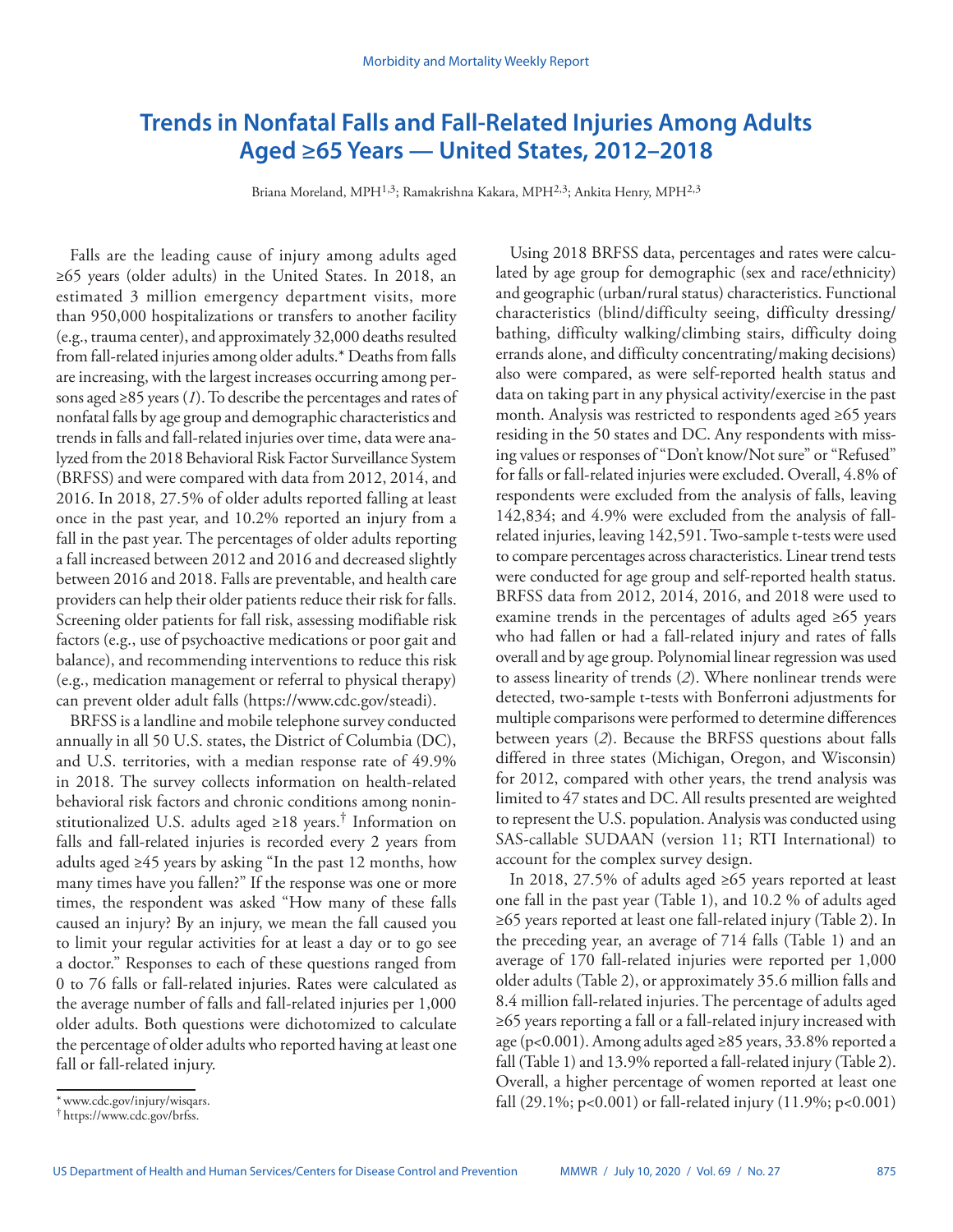**TABLE 1. Number of falls, percentages of adults reporting a fall, and rates**\* **of self-reported falls in the past year among adults aged ≥65 years, by age group and selected characteristics (unweighted n = 142,834) — Behavioral Risk Factor Surveillance System, United States, 2018**

| Age group/<br><b>Characteristic</b> | $No.†$ reporting<br>a fall | % (95% CI)§      | Rate* of falls<br>(95% CI) |
|-------------------------------------|----------------------------|------------------|----------------------------|
| Total (all aged ≥65 years)          |                            |                  |                            |
| Overall                             | 13,685,662                 | 27.5 (26.9–28.0) | 714 (689–739)              |
| Sex                                 |                            |                  |                            |
| Male                                | 5,629,838                  | 25.5 (24.6–26.3) | 735 (694–775)              |
| Female                              | 8,026,432                  | 29.1 (28.3-29.8) | 695 (664-727)              |
| Race/Ethnicity <sup>11</sup>        |                            |                  |                            |
| White                               | 10,898,569                 | 28.3 (27.8-28.9) | 738 (710–765)              |
| <b>Black</b>                        | 4,260,153                  | 22.5 (20.4-24.7) | 526 (455-597)              |
| American Indian/<br>Alaska Native   | 325,910                    | 32.2 (27.3-37.5) | 1,169 (845-1494)           |
| Asian/Pacific<br>Islander           | 237,985                    | 15.6 (10.9–21.8) | 250 (167–334)              |
| <b>Hispanic</b>                     | 1,039,618                  | 28.1 (24.7–31.7) | 677 (555–799)              |
| Multiple/Other                      | 193,208                    | 29.6 (26.3-33.2) | 1,333 (859-1,807)          |
| Geography                           |                            |                  |                            |
| Urban                               | 11,024,283                 | 27.0 (26.4–27.7) | 682 (653-710)              |
| Rural                               | 2,661,031                  | 29.5 (28.5-30.4) | 858 (805-910)              |
| Self-reported health                |                            |                  |                            |
| Excellent                           | 974,558                    | 16.4 (15.0–18.0) | 288 (254–323)              |
| Very good                           | 3,201,506                  | 21.9 (21.1-22.8) | 420 (393-446)              |
| Good                                | 4,423,458                  | 26.6 (25.6-27.7) | 615 (573-657)              |
| Fair                                | 3,246,406                  | 36.8 (35.2-38.3) | 1,102 (1,030-1,173)        |
| Poor                                | 1,789,371                  | 48.1 (45.8–50.5) | 2,057 (1,872-2,242)        |
| <b>Functional characteristics</b>   |                            |                  |                            |
| Blind/Difficulty seeing             |                            |                  |                            |
| Yes                                 | 16,115,80                  | 42.1 (39.5–44.9) | 1,500 (1,343–1,658)        |
| No                                  | 12,013,980                 | 26.2 (25.6-26.8) | 646 (622-670)              |
| Difficulty concentrating            |                            |                  |                            |
| Yes                                 | 2,398,304                  | 48.5 (46.1-50.9) | 1,798 (1,660–1,936)        |
| No.                                 | 11,133,899                 | 25.0 (24.5-25.6) | 584 (562-607)              |
| Difficulty walking/climbing stairs  |                            |                  |                            |
| Yes                                 | 6,218,999                  | 46.3 (45.0-47.6) | 1,562 (1,488–1,637)        |
| No                                  | 7,386,736                  | 20.4 (19.9–21.0) | 397 (377–418)              |
| Difficulty performing errands alone |                            |                  |                            |
| Yes                                 | 2,578,010                  | 53.0 (50.6–55.3) | 1,994 (1,845–2,142)        |
| No                                  | 11,017,965                 | 24.6 (24.1-25.2) | 573 (550-595)              |
| Difficulty dressing/bathing         |                            |                  |                            |
| Yes                                 | 1,584,599                  | 58.7 (55.6–61.7) | 2,496 (2,258–2,735)        |
| No                                  | 12,068,592                 | 25.6 (25.1-26.2) | 610 (588-633)              |
| Any physical activity in past month |                            |                  |                            |
| Yes                                 | 8,431,996                  | 24.9 (24.2–25.5) | 583 (555–612)              |
| No                                  | 5,227,220                  | 33.1 (32.0–34.2) | 989 (938-1,040)            |
| 65-74 years                         |                            |                  |                            |
| Overall                             | 7,619,118                  | 25.9 (25.2–26.6) | 700 (668–733)              |
| Sex                                 |                            |                  |                            |
| Male                                | 3,224,096                  | 23.3 (22.2-24.4) | 702 (654-750)              |
| Female                              | 4,378,780                  | 28.2 (27.2–29.2) | 698 (654–741)              |
| Race/Ethnicity <sup>¶</sup>         |                            |                  |                            |
| White                               | 5,832,525                  | 26.3 (25.6–27.0) | 721 (685–758)              |
| <b>Black</b>                        | 588,611                    | 21.7 (19.4–24.1) | 537 (437–638)              |
| American Indian/<br>Alaska Native   | 72,207                     | 33.9 (27.7–40.7) | 1,323 (856–1,790)          |
| Asian/Pacific<br>Islander           | 182,037                    | 17.8 (11.6–26.4) | 269 (160-378)              |
| <b>Hispanic</b>                     | 685,669                    | 28.5 (24.2–33.3) | 660 (544–776)              |
| Multiple/Other                      | 112,714                    | 28.2 (24.2–32.4) | 1,273 (766-1,781)          |

**TABLE 1. (***Continued***) Number of falls, percentages of adults reporting a fall, and rates**\* **of self-reported falls in the past year among adults aged ≥65 years, by age group and selected characteristics (unweighted n = 142,834) — Behavioral Risk Factor Surveillance System, United States, 2018**

| Age group/<br>Characteristic                                        | No. <sup>†</sup> reporting<br>a fall | % (95% CI) <sup>§</sup> | Rate* of falls<br>(95% CI) |
|---------------------------------------------------------------------|--------------------------------------|-------------------------|----------------------------|
| Geography                                                           |                                      |                         |                            |
| Urban                                                               | 6,107,062                            | 25.4 (24.5–26.2)        | 663 (627–698)              |
| Rural                                                               | 1,511,825                            | 28.2 (27.0-29.5)        | 871 (798-944)              |
| Self-reported health                                                |                                      |                         |                            |
| Excellent                                                           | 572,626                              | 15.2 (13.3–17.2)        | 260 (228–292)              |
| Very good                                                           | 1,831,360                            | 20.3 (19.3-21.4)        | 391 (361-421)              |
| Good                                                                | 2,357,029                            | 24.7 (23.4-26.0)        | 589 (532-647)              |
| Fair                                                                | 1,893,376                            | 37.3 (35.2-39.4)        | 1,180 (1,080-1,280)        |
| Poor                                                                | 941,100                              | 47.9 (45.1-50.8)        | 2,255 (2,012-2,499)        |
| <b>Functional characteristics</b><br><b>Blind/Difficulty seeing</b> |                                      |                         |                            |
| Yes                                                                 | 828,168                              | 42.7 (38.7–46.8)        | 1,548 (1,341-1,754)        |
| No                                                                  | 6,758,376                            | 24.6 (23.9–25.4)        | 638 (607-670)              |
| Difficulty concentrating                                            |                                      |                         |                            |
| Yes                                                                 | 1,362,936                            | 50.9 (47.6-54.1)        | 1,944 (1,773–2,115)        |
| No                                                                  | 6,175,049                            | 23.2 (22.6-23.9)        | 566 (536-597)              |
| Difficulty walking/climbing stairs                                  |                                      |                         |                            |
| Yes                                                                 | 3,189,778                            | 47.3 (45.4-49.1)        | 1,735 (1,626–1,844)        |
| No                                                                  | 4,388,844                            | 19.4 (18.8-20.1)        | 389 (364-415)              |
| Difficulty performing errands alone                                 |                                      |                         |                            |
| Yes                                                                 | 1,258,886                            | 56.5 (52.9–60.0)        | 2,366 (2,127-2,604)        |
| No                                                                  | 6,313,271                            | 23.3 (22.6-24.0)        | 561 (532-590)              |
| Difficulty dressing/bathing                                         |                                      |                         |                            |
| Yes                                                                 | 855,277                              | 59.6 (55.3–63.8)        | 2,689 (2,365–3,014)        |
| No                                                                  | 6,749,735                            | 24.1 (23.4-24.8)        | 598 (568-627)              |
| Any physical activity in past month                                 |                                      |                         |                            |
| Yes                                                                 | 4,900,264                            | 23.3 (22.5–24.0)        | 574 (538–610)              |
| No                                                                  | 2,707,832                            | 32.5 (30.8-34.1)        | 1,013 (946-1,079)          |
| 75–84 years                                                         |                                      |                         |                            |
| Overall                                                             | 4,424,372                            | 28.5 (27.5–29.5)        | 707 (664–750)              |
| Sex                                                                 |                                      |                         |                            |
| Male                                                                | 1,744,922                            | 27.3 (25.6-28.9)        | 748 (670-826)              |
| Female                                                              | 2,671,039                            | 29.4 (28.1–30.8)        | 679 (631-728)              |
| Race/Ethnicity¶                                                     |                                      |                         |                            |
| White                                                               |                                      |                         |                            |
| Black                                                               | 3,660,879                            | 29.8 (28.7–30.8)        | 742 (694–790)              |
| American Indian/                                                    | 289,006                              | 23.4 (18.7-28.8)        | 488 (397-579)              |
| Alaska Native                                                       | 24,161                               | 29.2 (22.0-37.7)        | 1,022 (657-1,386)          |
| Asian/Pacific<br>Islander                                           | 45,914                               | $***$                   |                            |
| <b>Hispanic</b>                                                     | 267,023                              | 24.8 (19.7-30.6)        | 498 (377-619)              |
| Multiple/Other                                                      | 62,832                               | 31.1 (24.8–38.2)        |                            |
| Geography                                                           |                                      |                         |                            |
| Urban                                                               | 3,573,520                            | 28.2 (27.0–29.4)        | 683 (634–732)              |
| Rural                                                               | 850,758                              | 29.9 (28.3–31.6)        | 816 (731-901)              |
|                                                                     |                                      |                         |                            |
| Self-reported health                                                |                                      |                         |                            |
| Excellent                                                           | 305,524                              | 17.9 (15.5–20.7)        | 328 (234-422)              |
| Very good                                                           | 1,031,504                            | 23.5 (21.9–25.2)        | 443 (385–502)              |
| Good                                                                | 1,528,297                            | 28.8 (26.9–30.8)        | 625 (569–682)              |
| Fair                                                                | 959,740                              | 34.5 (32.0–37.0)        | 1,017 (892–1,143)          |
| Poor                                                                | 579,025                              | 44.9 (40.5–49.3)        | 1,756 (1,454–2,058)        |
| <b>Functional characteristics</b><br>Blind/Difficulty seeing        |                                      |                         |                            |
| Yes                                                                 | 482,311                              | 39.8 (35.9–43.8)        | 1,461 (1,189–1,732)        |
| No                                                                  | 3,929,486                            | 27.6 (26.5–28.6)        | 643 (602–683)              |

See table footnotes on page 877.

See table footnotes on page 877.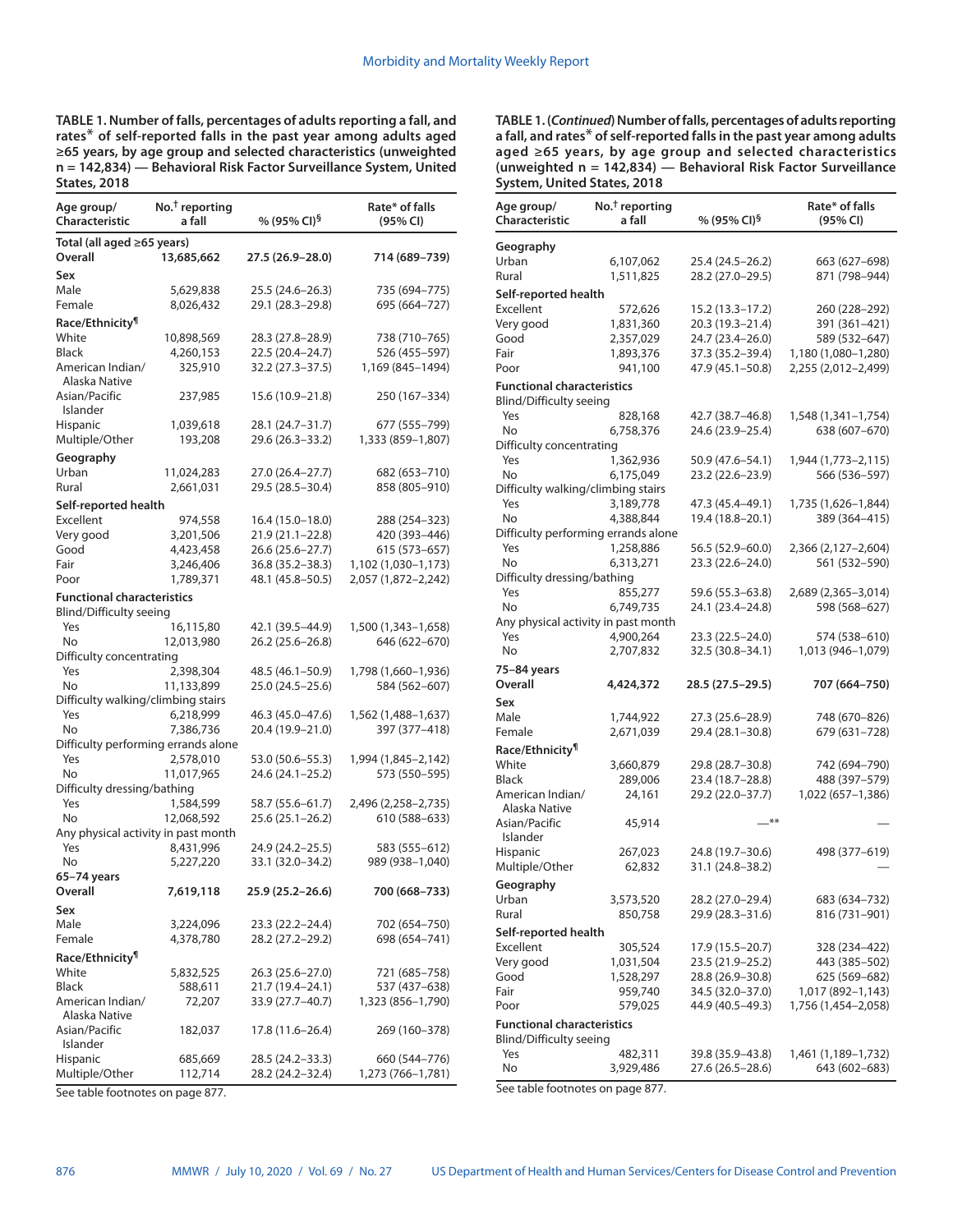**TABLE 1. (***Continued***) Number of falls, percentages of adults reporting a fall, and rates**\* **of self-reported falls in the past year among adults aged ≥65 years, by age group and selected characteristics (unweighted n = 142,834) — Behavioral Risk Factor Surveillance System, United States, 2018**

| Age group/<br>Characteristic        | $No.†$ reporting<br>a fall | % (95% CI) <sup>§</sup> | Rate* of falls<br>(95% CI) |  |  |  |
|-------------------------------------|----------------------------|-------------------------|----------------------------|--|--|--|
|                                     | Difficulty concentrating   |                         |                            |  |  |  |
| Yes                                 | 681,990                    | 44.3 (40.8-47.8)        | 1,672 (1,417-1,927)        |  |  |  |
| <b>No</b>                           | 3,705,749                  | 26.7 (25.6-27.8)        | 599 (560-638)              |  |  |  |
| Difficulty walking/climbing stairs  |                            |                         |                            |  |  |  |
| Yes                                 | 2,134,694                  | 45.1 (42.9-47.4)        | 1,435 (1,314-1,556)        |  |  |  |
| <b>No</b>                           | 2,264,615                  | 21.1 (20.1-22.2)        | 385 (353-416)              |  |  |  |
| Difficulty performing errands alone |                            |                         |                            |  |  |  |
| Yes                                 | 814,654                    | 50.3 (46.4-54.2)        | 1,906 (1,642-2,169)        |  |  |  |
| <b>No</b>                           | 3,590,020                  | 25.9 (24.9-26.9)        | 566 (529-603)              |  |  |  |
| Difficulty dressing/bathing         |                            |                         |                            |  |  |  |
| Yes                                 | 486,255                    | 58.0 (52.6-63.3)        | 2,423 (2,018-2,828)        |  |  |  |
| <b>No</b>                           | 3,927,919                  | 26.8 (25.8-27.8)        | 608 (569-647)              |  |  |  |
| Any physical activity in past month |                            |                         |                            |  |  |  |
| Yes                                 | 2,667,197                  | $26.3(25.0-27.6)$       | 571 (525-617)              |  |  |  |
| <b>No</b>                           | 1,746,501                  | 32.7 (31.0-34.5)        | 963 (874-1,052)            |  |  |  |
| $\geq$ 85 years                     |                            |                         |                            |  |  |  |
| Overall                             | 1,642,172                  | 33.8 (31.8-35.9)        | 816 (719-913)              |  |  |  |
| Sex                                 |                            |                         |                            |  |  |  |
| Male                                | 660,820                    | 35.7 (32.3 - 39.2)      | 931 (755-1,107)            |  |  |  |
| Female                              | 976,613                    | 32.8 (30.3-35.4)        | 733 (621-846)              |  |  |  |
| Race/Ethnicity <sup>1</sup>         |                            |                         |                            |  |  |  |
| White                               | 1,405,165                  | 35.3 (33.2–37.5)        | 817 (737-897)              |  |  |  |
| <b>Black</b>                        | 79,686                     | 26.0 (20.3-32.6)        | 580 (393-766)              |  |  |  |
| American Indian/<br>Alaska Native   | 8,547                      |                         |                            |  |  |  |
| Asian/Pacific<br>Islander           | 10,034                     |                         |                            |  |  |  |
| Hispanic                            | 86,926                     | 39.8 (26.6-54.7)        |                            |  |  |  |
| Multiple/Other                      | 17,663                     | 35.0 (22.3-50.2)        | 789 (439-1,139)            |  |  |  |
| Geography                           |                            |                         |                            |  |  |  |
| Urban                               | 1,343,701                  | 33.4 (31.1-35.8)        | 795 (682-908)              |  |  |  |
| Rural                               | 298,448                    | 35.7 (31.8-39.9)        | 916 (773-1,059)            |  |  |  |

than did men in the past year (25.5% reported a fall and 7.9% reported a fall-related injury). However, when stratified by age group, the percentages of adults aged ≥85 years reporting a fall (32.8% of women and 35.7% of men; p = 0.184) or fall-related injury (14.3% of women and 13.4% of men;  $p = 0.553$ ) did not differ significantly by sex. A lower percentage of blacks (22.5%; p<0.001) and Asian/Pacific Islanders  $(15.6\%; p<0.001)$  reported a fall than did whites  $(28.3\%)$ (Table 1), and a higher percentage of American Indian/Alaska Natives (15.2%) reported a fall-related injury than did whites  $(10.2\%; p = 0.008)$  (Table 2). The percentages of older adults reporting a fall decreased as health status improved  $(p<0.001)$ (Table 1). Overall, a higher percentage of older adults living in rural areas (29.5%) reported a fall compared with those living in urban areas (27.0%; p<0.001); however, when stratified by age group, this was only true for persons aged 65–74 years (Table 1). Regardless of age group, older adults reporting **TABLE 1. (***Continued***) Number of falls, percentages of adults reporting a fall, and rates**\* **of self-reported falls in the past year among adults aged ≥65 years, by age group and selected characteristics (unweighted n = 142,834) — Behavioral Risk Factor Surveillance System, United States, 2018**

| Age group/<br><b>Characteristic</b> | No. <sup>†</sup> reporting<br>a fall | % (95% CI) <sup>§</sup> | Rate* of falls<br>(95% CI) |  |
|-------------------------------------|--------------------------------------|-------------------------|----------------------------|--|
| Self-reported health                |                                      |                         |                            |  |
| Excellent                           | 96,407                               | $21.6(17.1 - 26.9)$     | 373 (288-459)              |  |
| Very good                           | 338,642                              | 28.0 (24.6-31.6)        | 544 (462-625)              |  |
| Good                                | 538,133                              | 30.9 (27.7-34.3)        | 726 (549-902)              |  |
| Fair                                | 393,290                              | $40.5(35.5 - 45.7)$     | 934 (791-1,078)            |  |
| Poor                                | 269,246                              | 58.1 (51.6-64.4)        | 2,051 (1,418-2,685)        |  |
| <b>Functional characteristics</b>   |                                      |                         |                            |  |
| <b>Blind/Difficulty seeing</b>      |                                      |                         |                            |  |
| Yes                                 | 301,101                              | 44.7 (37.8–51.8)        | 1,435 (974-1,897)          |  |
| <b>No</b>                           | 1,326,118                            | 31.9 (29.8-34.1)        | 714 (628-800)              |  |
| Difficulty concentrating            |                                      |                         |                            |  |
| Yes                                 | 353,378                              | 48.9 (41.0-56.8)        | 1,527 (1,091-1,962)        |  |
| <b>No</b>                           | 1,253,102                            | 30.9 (29.0-32.8)        | 654 (601-707)              |  |
| Difficulty walking/climbing stairs  |                                      |                         |                            |  |
| Yes                                 | 894,527                              | 45.8 (42.4–49.2)        | 1,275 (1,094-1,457)        |  |
| <b>No</b>                           | 733,277                              | 25.8 (23.2-28.5)        | 506 (395-617)              |  |
| Difficulty performing errands alone |                                      |                         |                            |  |
| Yes                                 | 504,470                              | 49.5 (44.9–54.2)        | 1,319 (1,073-1,565)        |  |
| <b>No</b>                           | 1,114,674                            | 29.4 (27.3-31.7)        | 679 (575 - 783)            |  |
| Difficulty dressing/bathing         |                                      |                         |                            |  |
| Yes                                 | 243,067                              | 56.9 (49.4–64.1)        | 1,991 (1,314-2,668)        |  |
| No                                  | 1,390,938                            | 31.5 (29.4-33.7)        | 701 (617-784)              |  |
| Any physical activity in past month |                                      |                         |                            |  |
| Yes                                 | 864,536                              | $31.9(29.2 - 34.7)$     | 704 (584-824)              |  |
| No                                  | 772,887                              | 36.4 (33.4 - 39.5)      | 960 (800-1,119)            |  |

**Abbreviation:** CI = confidence interval.

\* Weighted number of falls per 1,000 adults aged ≥65 years.

† Weighted number of adults aged ≥65 years reporting at least one fall in the past year. Because of varying question-specific nonresponse, sample sizes might vary among questions.

§ Weighted percentage of adults aged ≥65 years reporting at least one fall in the past year.

**¶** Whites, blacks, American Indians/Alaska Natives, Asians/Pacific Islanders, and others/unknown were non-Hispanic; Hispanics could be of any race.

\*\* Dashes indicate sample size <50 or relative standard error >30%.

difficulties with functional abilities reported a higher percentage of falls and fall-related injuries than did those without these difficulties (p<0.001). A lower percentage of older adults who reported any physical activity in the past month reported a fall (24.9%) compared with those who did not report physical activity (33.1%; p<0.001), regardless of age group.

Among states in which falls and fall injuries were consistently reported across years (excluding Michigan, Oregon, and Wisconsin where data in 2012 were reported differently than in other years), the percentage of those older adults reporting a fall increased from 27.9% in 2012 to 29.6% in 2016 (p<0.001) and decreased to 27.4% in 2018 (p<0.001) (Figure). The rates of falls and fall-related injuries and the percentages of older adults reporting a fall-related injury did not significantly change from 2012 to 2018.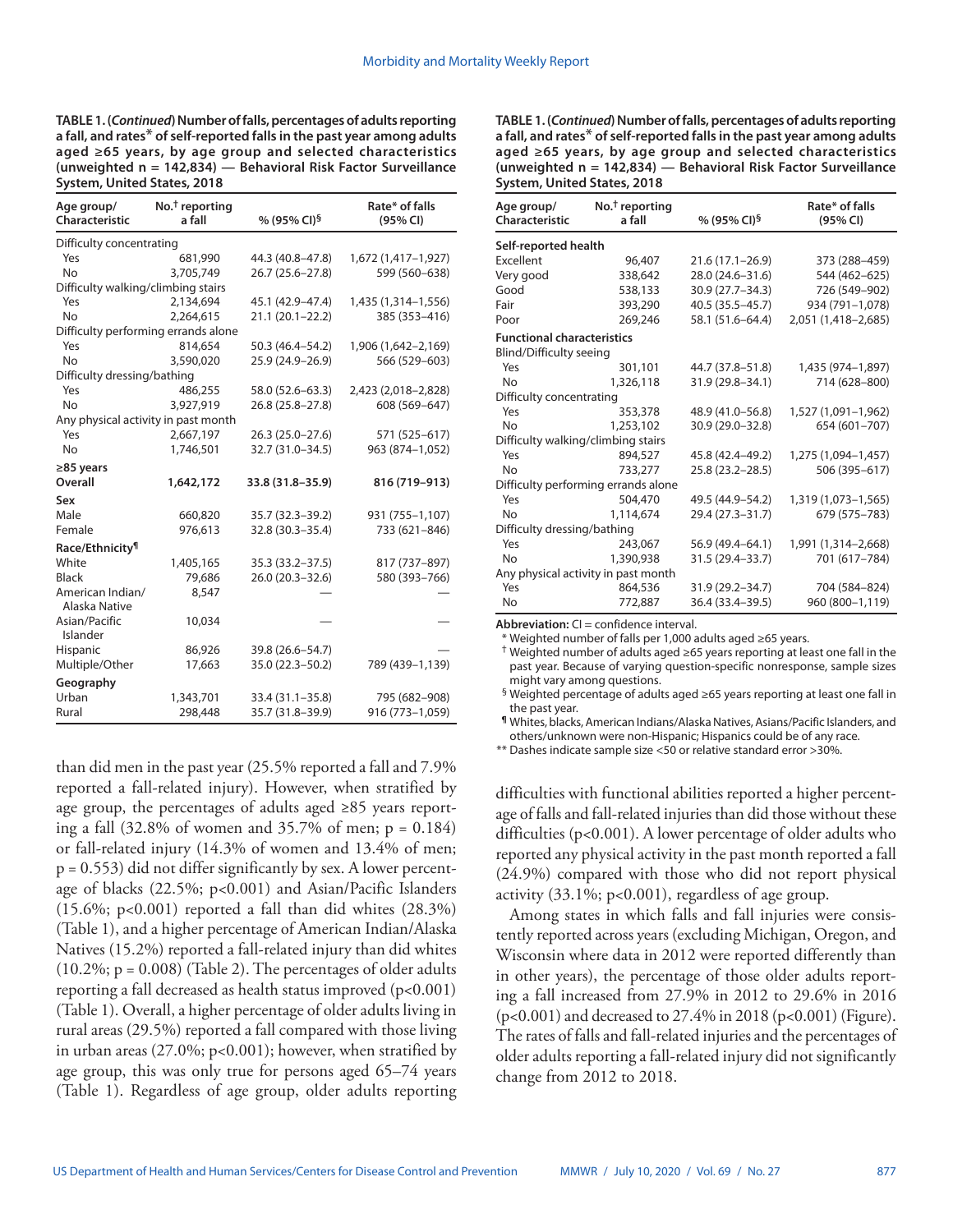**TABLE 2. Number of fall-related injuries, percentage of adults reporting a fall-related injury, and rates**\* **of self-reported fall-related injuries in the past year among adults ≥65 years by age group and select characteristics (unweighted n = 142,591) — Behavioral Risk Factor Surveillance System, United States, 2018**

| Age group/<br>Characteristic        | No. <sup>†</sup> reporting a | fall-related injury injuries <sup>§</sup> (95% CI) | % of fall-related Rate* of fall-related<br>injuries (95% CI) |
|-------------------------------------|------------------------------|----------------------------------------------------|--------------------------------------------------------------|
| Total (all aged ≥65 years)          |                              |                                                    |                                                              |
| Overall                             | 5,051,046                    | 10.2 (9.8–10.6)                                    | 170 (160–179)                                                |
| Sex                                 |                              |                                                    |                                                              |
| Male                                | 1,753,182                    | 7.9 (7.4–8.6)                                      | 140 (125-155)                                                |
| Female                              | 3,285,921                    | 11.9 (11.4–12.5)                                   | 193 (181-204)                                                |
| Race/Ethnicity <sup>¶</sup>         |                              |                                                    |                                                              |
| White<br><b>Black</b>               | 3,927,593<br>373,817         | 10.2 (9.9–10.6)<br>$8.8(7.1-10.8)$                 | 170 (161–178)<br>122 (99-144)                                |
| American Indian/<br>Alaska Native   | 49,235                       | 15.2 (11.4-19.9)                                   | 360 (183-536)                                                |
| Asian/Pacific<br>Islander           | 107,711                      | _**                                                | 90 (39–142)                                                  |
| <b>Hispanic</b>                     | 422,695                      | $11.5(9.2 - 14.1)$                                 | 192 (132–251)                                                |
| Multiple/Other                      | 73,334                       | $11.3(9.2 - 13.7)$                                 |                                                              |
| Geography                           |                              |                                                    |                                                              |
| Urban                               | 4,112,951                    | $10.1(9.6 - 10.6)$                                 | 167 (157-178)                                                |
| Rural                               | 937,957                      | $10.4(9.8 - 11.1)$                                 | 180 (161-199)                                                |
| Self-reported health                |                              |                                                    |                                                              |
| Excellent                           | 322,006                      | $5.4(4.3-6.9)$                                     | $65(51 - 79)$                                                |
| Very good                           | 972,529                      | $6.7(6.1 - 7.3)$                                   | 81 (74-89)                                                   |
| Good<br>Fair                        | 1,518,761                    | $9.2(8.5-9.8)$                                     | 133 (122-145)                                                |
| Poor                                | 1,294,112<br>917,291         | 14.7 (13.6–15.9)<br>24.9 (23.0-26.9)               | 263 (238-289)<br>624 (535 - 713)                             |
| <b>Functional characteristics</b>   |                              |                                                    |                                                              |
| Blind/Difficulty seeing             |                              |                                                    |                                                              |
| Yes                                 | 742,101                      | 19.6 (17.4-21.9)                                   | 436 (354-519)                                                |
| N <sub>o</sub>                      | 4,281,945                    | $9.4(9.0-9.8)$                                     | 147 (140-155)                                                |
| Difficulty concentrating            |                              |                                                    |                                                              |
| Yes                                 | 1,104,754                    | 22.5 (20.6–24.6)                                   | 489 (425–552)                                                |
| No                                  | 3,888,940                    | $8.7(8.4 - 9.1)$                                   | 133 (125-141)                                                |
| Difficulty walking/climbing stairs  |                              |                                                    |                                                              |
| Yes                                 | 2,704,665                    | 20.3 (19.2-21.3)                                   | 407 (376-438)                                                |
| No                                  | 2,315,536                    | $6.4(6.0-6.8)$                                     | 82 (76-88)                                                   |
| Difficulty performing errands alone |                              |                                                    |                                                              |
| Yes<br>N <sub>o</sub>               | 1,318,985<br>3,693,519       | 27.3 (25.1-29.7)<br>$8.3(7.9 - 8.6)$               | 587 (524–651)<br>124 (116–132)                               |
| Difficulty dressing/bathing         |                              |                                                    |                                                              |
| Yes                                 | 833,239                      | 31.2 (28.3-34.4)                                   | 724 (619-829)                                                |
| N <sub>o</sub>                      | 4,198,368                    | $8.9(8.6 - 9.3)$                                   | 138 (130-145)                                                |
| Any physical activity in past month |                              |                                                    |                                                              |
| Yes                                 | 2,918,250                    | $8.6(8.1 - 9.1)$                                   | 131 (121-140)                                                |
| No                                  | 2,120,902                    | 13.5 (12.7–14.3)                                   | 253 (232-274)                                                |
| 65-74 years                         |                              |                                                    |                                                              |
| Overall                             | 2,743,633                    | $9.3(8.8-9.9)$                                     | 160 (148–171)                                                |
| Sex                                 |                              |                                                    |                                                              |
| Male                                | 958,537                      | $6.9(6.3 - 7.6)$                                   | 123 (108–138)                                                |
| Female                              | 1,775,596                    | 11.4 (10.7–12.2)                                   | 191 (175-208)                                                |
| Race/Ethnicity                      |                              |                                                    |                                                              |
| White                               | 1,999,023                    | $9.0(8.6 - 9.5)$                                   | 155 (144–166)                                                |
| <b>Black</b><br>American Indian/    | 2,263,21                     | $8.4(6.9-10.2)$                                    | 126 (100–153)<br>452 (191-714)                               |
| Alaska Native                       | 35,860                       | 16.9 (11.9–23.9)                                   |                                                              |
| Asian/Pacific                       | 95,225                       |                                                    |                                                              |
| Islander                            |                              |                                                    |                                                              |
| <b>Hispanic</b>                     | 299,340                      | 12.5 (9.5–16.3)                                    | 180 (136–224)                                                |
| Multiple/Other                      | 42,830                       | $10.7(8.6 - 13.3)$                                 |                                                              |

**TABLE 2. (***Continued***) Number of fall-related injuries, percentage of adults reporting a fall-related injury, and rates**\* **of self-reported fall-related injuries in the past year among adults ≥65 years by age group and select characteristics (unweighted n = 142,591) — Behavioral Risk Factor Surveillance System, United States, 2018**

| Age group/<br>Characteristic                                        | $No.†$ reporting a                  | fall-related injury injuries <sup>§</sup> (95% CI) | % of fall-related Rate* of fall-related<br>injuries (95% Cl) |
|---------------------------------------------------------------------|-------------------------------------|----------------------------------------------------|--------------------------------------------------------------|
| Geography                                                           |                                     |                                                    |                                                              |
| Urban                                                               | 511,500                             | $9.3(8.7-9.9)$                                     | 160 (146-173)                                                |
| Rural                                                               | 2,232,054                           | $9.6(8.8 - 10.4)$                                  | 161 (146–176)                                                |
| Self-reported health                                                |                                     |                                                    |                                                              |
| Excellent                                                           | 1,734,43                            | $4.6(3.1 - 6.8)$                                   | 54 (35 - 73)                                                 |
| Very good                                                           | 571,453                             | $6.3(5.6 - 7.1)$                                   | 79 (69-89)                                                   |
| Good                                                                | 744,975                             | $7.8(7.2 - 8.5)$                                   | 116 (103–128)                                                |
| Fair                                                                | 765,642                             | 15.1 (13.5-17.0)                                   | 276 (238-314)                                                |
| Poor                                                                | 477,503                             | 24.5 (22.3–26.9)                                   | 649 (540–758)                                                |
| <b>Functional characteristics</b>                                   |                                     |                                                    |                                                              |
| <b>Blind/Difficulty seeing</b>                                      |                                     |                                                    |                                                              |
| Yes                                                                 | 402,881                             | 21.0 (17.5–24.9)                                   | 486 (366–605)                                                |
| No                                                                  | 2,326,598                           | $8.5(8.0-9.0)$                                     | 136 (128-145)                                                |
| Difficulty concentrating                                            |                                     |                                                    |                                                              |
| Yes                                                                 | 642,512                             | 24.2 (21.4–27.3)                                   | 529 (454-604)                                                |
| No                                                                  | 2,064,220                           | $7.8(7.3-8.3)$                                     | 121 (111–130)                                                |
| Difficulty walking/climbing stairs                                  |                                     |                                                    |                                                              |
| Yes                                                                 | 1,408,428                           | 21.0 (19.6–22.5)                                   | 452 (407–496)                                                |
| No                                                                  | 1,324,451                           | $5.9(5.4 - 6.4)$                                   | 73 (67-80)                                                   |
|                                                                     | Difficulty performing errands alone |                                                    |                                                              |
| Yes                                                                 | 650,112                             | 29.4 (26.0–33.0)                                   | 717 (600–834)                                                |
| <b>No</b>                                                           | 2,072,807                           | $7.6(7.2 - 8.1)$                                   | 114 (106-121)                                                |
| Difficulty dressing/bathing                                         |                                     |                                                    |                                                              |
| Yes                                                                 | 454,702                             | 32.0 (28.4–35.9)                                   | 766 (633–899)                                                |
| <b>No</b>                                                           | 2,280,876                           | $8.2(7.7 - 8.7)$                                   | 128 (118-138)                                                |
| Any physical activity in past month                                 |                                     |                                                    |                                                              |
| Yes                                                                 | 1,620,337                           | $7.7(7.2 - 8.3)$                                   | 121 (108-133)                                                |
| <b>No</b>                                                           | 1,118,474                           | 13.4 (12.3–14.7)                                   | 258 (234-282)                                                |
| 75-84 years                                                         |                                     |                                                    |                                                              |
| <b>Overall</b>                                                      | 1,634,953                           | 10.6 (9.8–11.3)                                    | 170 (156–185)                                                |
| Sex                                                                 |                                     |                                                    |                                                              |
| Male                                                                | 547,968                             | 8.6 (7.4–9.9)                                      | 141 (118–164)                                                |
| Female                                                              | 1,085,428                           | 12.0 (11.1–12.9)                                   | 192 (173–210)                                                |
| Race/Ethnicity                                                      |                                     |                                                    |                                                              |
| White                                                               | 1,355,522                           | 11.0 (10.3–11.8)                                   | 179 (164–195)                                                |
| <b>Black</b>                                                        | 115,601                             | $9.3(5.4 - 15.7)$                                  | $112(61-162)$                                                |
| American Indian/                                                    | 7,702                               | $9.4(5.6 - 15.4)$                                  | 179 (78-280)                                                 |
| Alaska Native                                                       |                                     |                                                    |                                                              |
| Asian/Pacific<br>Islander                                           | 9,402                               |                                                    |                                                              |
| <b>Hispanic</b>                                                     | 90,085                              | $8.4(5.9 - 11.8)$                                  | 135 (82–187)                                                 |
| Multiple/Other                                                      | 21,322                              | $10.6(7.5-14.8)$                                   | 173 (99–246)                                                 |
|                                                                     |                                     |                                                    |                                                              |
| Geography                                                           |                                     |                                                    |                                                              |
| Urban                                                               | 1,338,288                           | $10.6(9.7 - 11.5)$                                 | 167 (151-183)                                                |
| Rural                                                               | 296,606                             | 10.4 (9.5–11.5)                                    | 185 (149–222)                                                |
| Self-reported health                                                |                                     |                                                    |                                                              |
| Excellent                                                           | 112,211                             | $6.6(4.8-8.9)$                                     | 80 (56-103)                                                  |
| Very good                                                           | 301,804                             | 6.9 (5.9–8.0)                                      | 82 (69–94)                                                   |
| Good                                                                | 538,594                             | 10.2 (8.7–11.8)                                    | 139 (120–157)                                                |
| Fair                                                                | 382,369                             | 13.8 (12.3–15.4)                                   | 260 (220 - 300)                                              |
| Poor                                                                | 286,516                             | 22.3 (19.2–25.7)                                   | 527 (408-647)                                                |
| <b>Functional characteristics</b><br><b>Blind/Difficulty seeing</b> |                                     |                                                    |                                                              |
| Yes                                                                 | 190,201                             | 15.8 (13.4–18.5)                                   | 338 (258–419)                                                |
| No                                                                  | 1,440,008                           | 10.1 (9.4–10.9)                                    | 156 (142–170)                                                |
|                                                                     |                                     |                                                    |                                                              |

See table footnotes on page 879.

See table footnotes on page 879.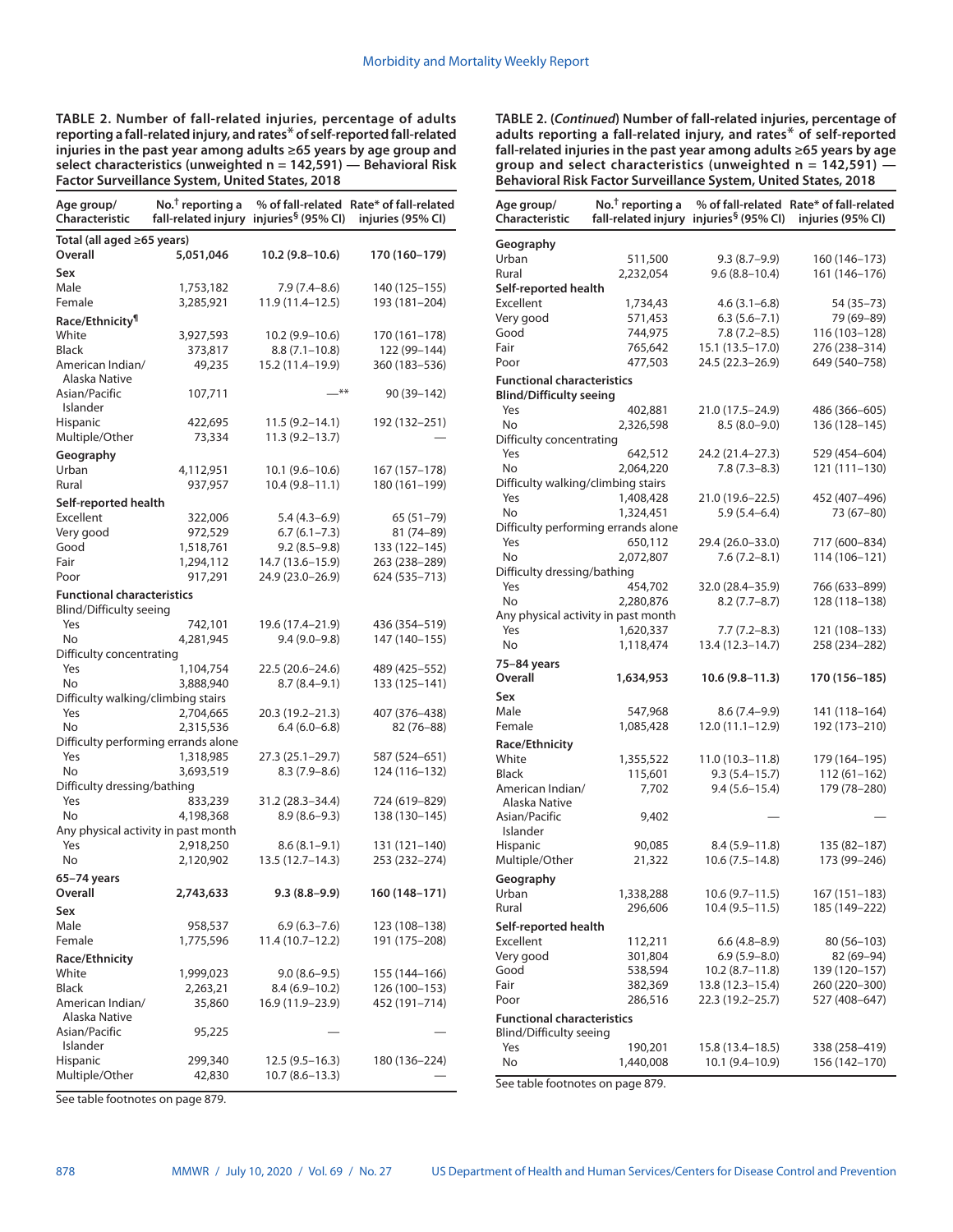**TABLE 2. (***Continued***) Number of fall-related injuries, percentage of adults reporting a fall-related injury, and rates**\* **of self-reported fall-related injuries in the past year among adults ≥65 years by age group and select characteristics (unweighted n = 142,591) — Behavioral Risk Factor Surveillance System, United States, 2018**

| Age group/<br>Characteristic        | No. <sup>†</sup> reporting a<br>fall-related injury | injuries <sup>§</sup> (95% CI) | % of fall-related Rate* of fall-related<br>injuries (95% CI) |  |  |
|-------------------------------------|-----------------------------------------------------|--------------------------------|--------------------------------------------------------------|--|--|
| Difficulty concentrating            |                                                     |                                |                                                              |  |  |
| Yes                                 | 294,225                                             | 19.2 (16.6-22.2)               | 398 (324-472)                                                |  |  |
| N <sub>o</sub>                      | 1,326,930                                           | $9.6(8.8 - 10.4)$              | 145 (131-159)                                                |  |  |
| Difficulty walking/Climbing stairs  |                                                     |                                |                                                              |  |  |
| Yes                                 | 889,083                                             | 18.9 (17.1-20.8)               | 360 (320-401)                                                |  |  |
| <b>No</b>                           | 731,862                                             | $6.8(6.2 - 7.5)$               | 86 (76-96)                                                   |  |  |
| Difficulty performing errands alone |                                                     |                                |                                                              |  |  |
| Yes                                 | 404,429                                             | 25.2 (21.3-29.4)               | 511 (432-591)                                                |  |  |
| <b>No</b>                           | 1,222,743                                           | $8.8(8.2 - 9.5)$               | 130 (118-143)                                                |  |  |
| Difficulty dressing/Bathing         |                                                     |                                |                                                              |  |  |
| Yes                                 | 248,895                                             | 30.1 (24.0-37.0)               | 636 (524-749)                                                |  |  |
| N <sub>o</sub>                      | 1,379,549                                           | $9.4(8.8 - 10.1)$              | 144 (130-157)                                                |  |  |
| Any physical activity in past month |                                                     |                                |                                                              |  |  |
| Yes                                 | 964,611                                             | $9.5(8.6 - 10.5)$              | 141 (125-157)                                                |  |  |
| <b>No</b>                           | 665,922                                             | 12.5 (11.4-13.7)               | 226 (198-254)                                                |  |  |
| $\geq$ 85 years                     |                                                     |                                |                                                              |  |  |
| Overall                             | 672,460                                             | 13.9 (12.5-15.4)               | 227 (179-276)                                                |  |  |
| Sex                                 |                                                     |                                |                                                              |  |  |
| Male                                | 246,677                                             | 13.4 (11.0-16.2)               | 265 (148-382)                                                |  |  |
| Female                              | 424,896                                             | $14.3(12.7 - 16.1)$            | 205 (175-236)                                                |  |  |
| Race/Ethnicity                      |                                                     |                                |                                                              |  |  |
| White                               | 573,048                                             | $14.5(13.0 - 16.1)$            | 222 (186-257)                                                |  |  |
| <b>Black</b>                        | 31,894                                              | $10.5(7.1 - 15.2)$             | 119 (74-164)                                                 |  |  |
| American Indian/<br>Alaska Native   | 5,673                                               |                                |                                                              |  |  |
| Asian/Pacific<br>Islander           | 3,084                                               |                                |                                                              |  |  |
| Hispanic                            | 33,270                                              |                                |                                                              |  |  |
| Multiple/Other                      | 9,182                                               |                                |                                                              |  |  |
| Geography                           |                                                     |                                |                                                              |  |  |
| Urban                               | 542,610                                             | $13.6(12.1 - 15.2)$            | 216 (163-268)                                                |  |  |
| Rural                               | 129,850                                             | $15.6(12.1 - 19.8)$            | 283 (155-410)                                                |  |  |

#### **Discussion**

The percentage of older adults reporting a fall increased from 2012 to 2016, followed by a modest decline from 2016 to 2018. Although statistically significant, these changes were small. Even with this decrease in 2018, older adults reported 35.6 million falls. Among those falls, 8.4 million resulted in an injury that limited regular activities for at least a day or resulted in a medical visit. In the United States, health care spending on older adult falls has been approximately \$50 billion annually (*3*). In 2018, approximately 52 million adults were aged  $\geq$ 65 years<sup>§</sup> by 2030, this number will increase to approximately 73 million.¶ Despite no significant changes in the rate of fallrelated injuries from 2012 to 2018, the number of fall-related **TABLE 2. (***Continued***) Number of fall-related injuries, percentage of adults reporting a fall-related injury, and rates**\* **of self-reported fall-related injuries in the past year among adults ≥65 years by age group and select characteristics (unweighted n = 142,591) — Behavioral Risk Factor Surveillance System, United States, 2018**

| Age group/<br>Characteristic        | $No.†$ reporting a<br>fall-related injury | injuries <sup>§</sup> (95% Cl) | % of fall-related Rate* of fall-related<br>injuries (95% CI) |  |
|-------------------------------------|-------------------------------------------|--------------------------------|--------------------------------------------------------------|--|
| Self-reported health                |                                           |                                |                                                              |  |
| <b>Fxcellent</b>                    | 36,352                                    | $8.2(5.3 - 12.3)$              | 96 (59-133)                                                  |  |
| Very good                           | 99,273                                    | $8.2(6.5 - 10.4)$              | $100(77-123)$                                                |  |
| Good                                | 235,192                                   | $13.6(11.4 - 16.1)$            | 216 (150-282)                                                |  |
| Fair                                | 146,101                                   | $15.1(12.5 - 18.2)$            | 203 (165-241)                                                |  |
| Poor                                | 153,272                                   | 33.4 (26.5-41.1)               | 788 (367-1210)                                               |  |
| <b>Functional characteristics</b>   |                                           |                                |                                                              |  |
| <b>Blind/Difficulty seeing</b>      |                                           |                                |                                                              |  |
| Yes                                 | 149,020                                   | 22.4 (17.6-28.0)               |                                                              |  |
| <b>No</b>                           | 515,339                                   | $12.5(11.1 - 14.0)$            | 187 (154-221)                                                |  |
| Difficulty concentrating            |                                           |                                |                                                              |  |
| Yes                                 | 168,017                                   | 23.4 (17.8-30.2)               | 532 (234-831)                                                |  |
| No                                  | 497.790                                   | $12.3(11.1-13.7)$              | 174 (150-198)                                                |  |
| Difficulty walking/climbing stairs  |                                           |                                |                                                              |  |
| Yes                                 | 407,155                                   | 21.0 (18.5 - 23.7)             | 366 (261-470)                                                |  |
| <b>No</b>                           | 259,223                                   | $9.1(7.6 - 10.9)$              | 133 (91-174)                                                 |  |
| Difficulty performing errands alone |                                           |                                |                                                              |  |
| Yes                                 | 264,445                                   | $26.2(22.1 - 30.7)$            | 424 (311-536)                                                |  |
| Nο                                  | 397,969                                   | $10.5(9.3 - 11.9)$             | 174 (120-227)                                                |  |
| Difficulty dressing/bathing         |                                           |                                |                                                              |  |
| Yes                                 | 129,643                                   | 30.9 (24.5 - 38.2)             |                                                              |  |
| <b>No</b>                           | 537,943                                   | 12.2 (10.9-13.7)               | 176 (144-207)                                                |  |
| Any physical activity in past month |                                           |                                |                                                              |  |
| Yes                                 | 333,302                                   | $12.3(10.5 - 14.4)$            | 171 (142-201)                                                |  |
| No                                  | 336,507                                   | 15.9 (13.8-18.3)               | 298 (194-403)                                                |  |

**Abbreviation:** CI = confidence interval.

Weighted number of fall-related injuries per 1,000 older adults.

† Weighted number of adults aged ≥65 years reporting at least one fall-related injury in the past year. Because of varying question-specific nonresponse, sample sizes might vary among questions.

§ Weighted percentage of older adults reporting at least one fall-related injury in the past year.

**¶** Whites, blacks, American Indians/Alaska Natives, Asians/Pacific Islanders, and others/unknown were non-Hispanic; Hispanics could be of any race.

\*\* Dashes indicate sample size <50 or relative standard error >30%.

injuries and health care costs can be expected to increase as the proportion of older adults in the United States grows.

Adults aged ≥85 years were more likely to report a fall or fall-related injury in the preceding year than were those aged <85 years. Currently, adults aged ≥85 years account for <2% of the population; by 2050 this proportion is projected to increase to 5%. Many fall risk factors increase with age, including chronic health conditions related to falls, increased use of medications, and functional decline (*4*). More research is needed to determine how fall risk factors differ among persons aged ≥85 years and to identify targeted interventions that could adequately address the needs of these adults.

The findings in this report are subject to at least five limitations. First, because BRFSS data are self-reported, they are subject to recall bias, especially for falls that did not result in injury or that occurred several months before the survey (*5*).

<sup>§</sup>[https://www2.census.gov/programs-surveys/popest/tables/2010-2018/counties/](https://www2.census.gov/programs-surveys/popest/tables/2010-2018/counties/asrh/PEPAGESEX.pdf)

[asrh/PEPAGESEX.pdf.](https://www2.census.gov/programs-surveys/popest/tables/2010-2018/counties/asrh/PEPAGESEX.pdf) ¶ [https://www.census.gov/data/tables/2017/demo/popproj/2017-summary](https://www.census.gov/data/tables/2017/demo/popproj/2017-summary-tables.html)[tables.html.](https://www.census.gov/data/tables/2017/demo/popproj/2017-summary-tables.html)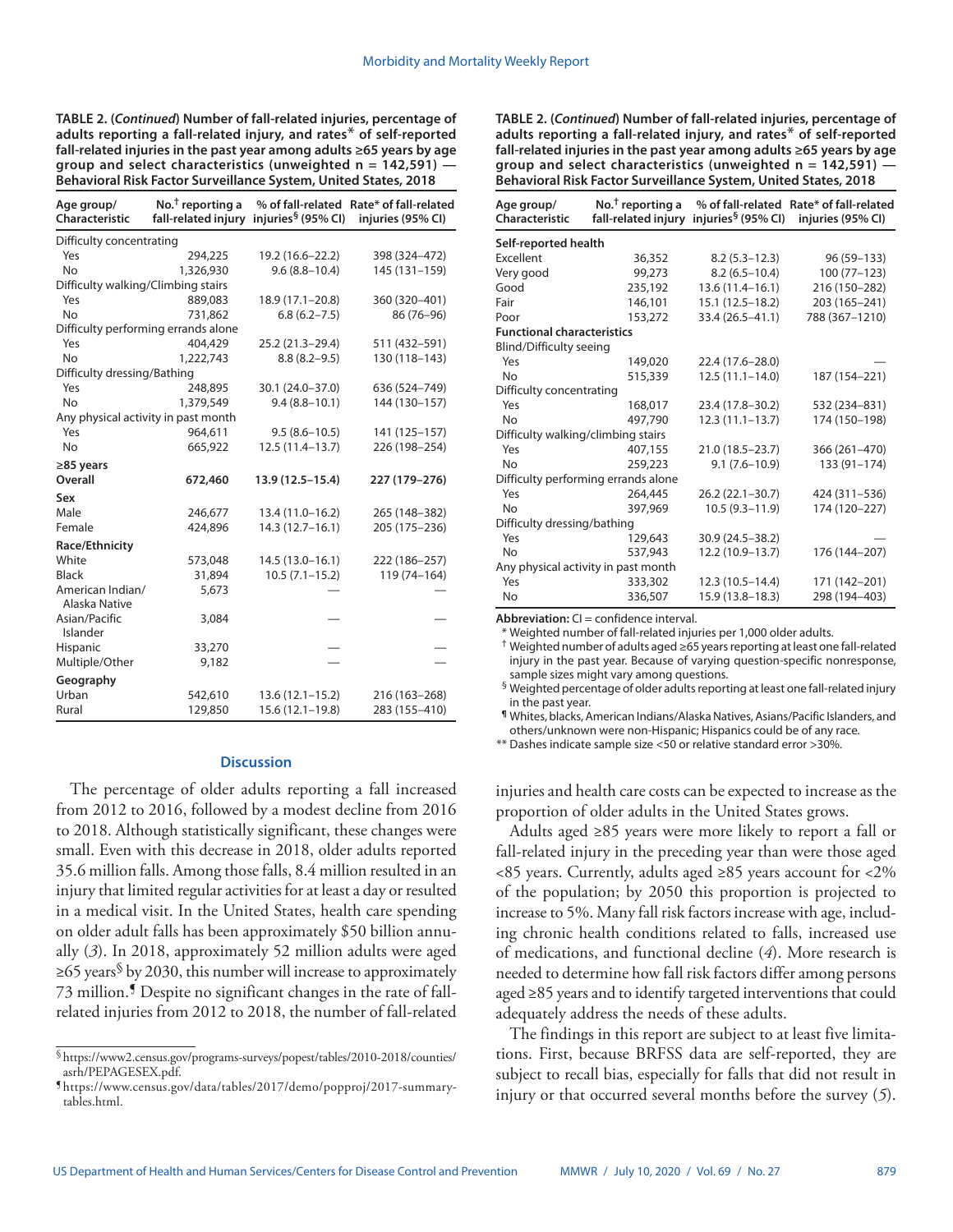

**FIGURE. Percentages and rates of self-reported falls and fall-related injuries among adults aged ≥65 years, by age group — Behavioral Risk Factor Surveillance System, United States,\* 2012–2018**

\* Data from Michigan, Oregon, and Wisconsin were omitted because of the difference in the way these states collected information about falls during 2012, compared with the rest of the states.

Second, this survey is cross-sectional. Although functional abilities, health status, and physical activity were all associated with falls and fall-related injuries, it is not possible to determine whether these factors preceded the fall or resulted from a fall. Third, BRFSS does not include older adults living in nursing homes, which might have led to an underestimation of falls and fall-related injuries, especially among adults aged ≥85 years (*6*). Fourth, the response rate (median response rate of 49.9%) could result in non-response bias, however BRFSS data are weighted to adjust for some of this bias. Finally, the results of the trend analyses were derived from only four time points. Future analyses with more time points might describe these trends with more certainty.